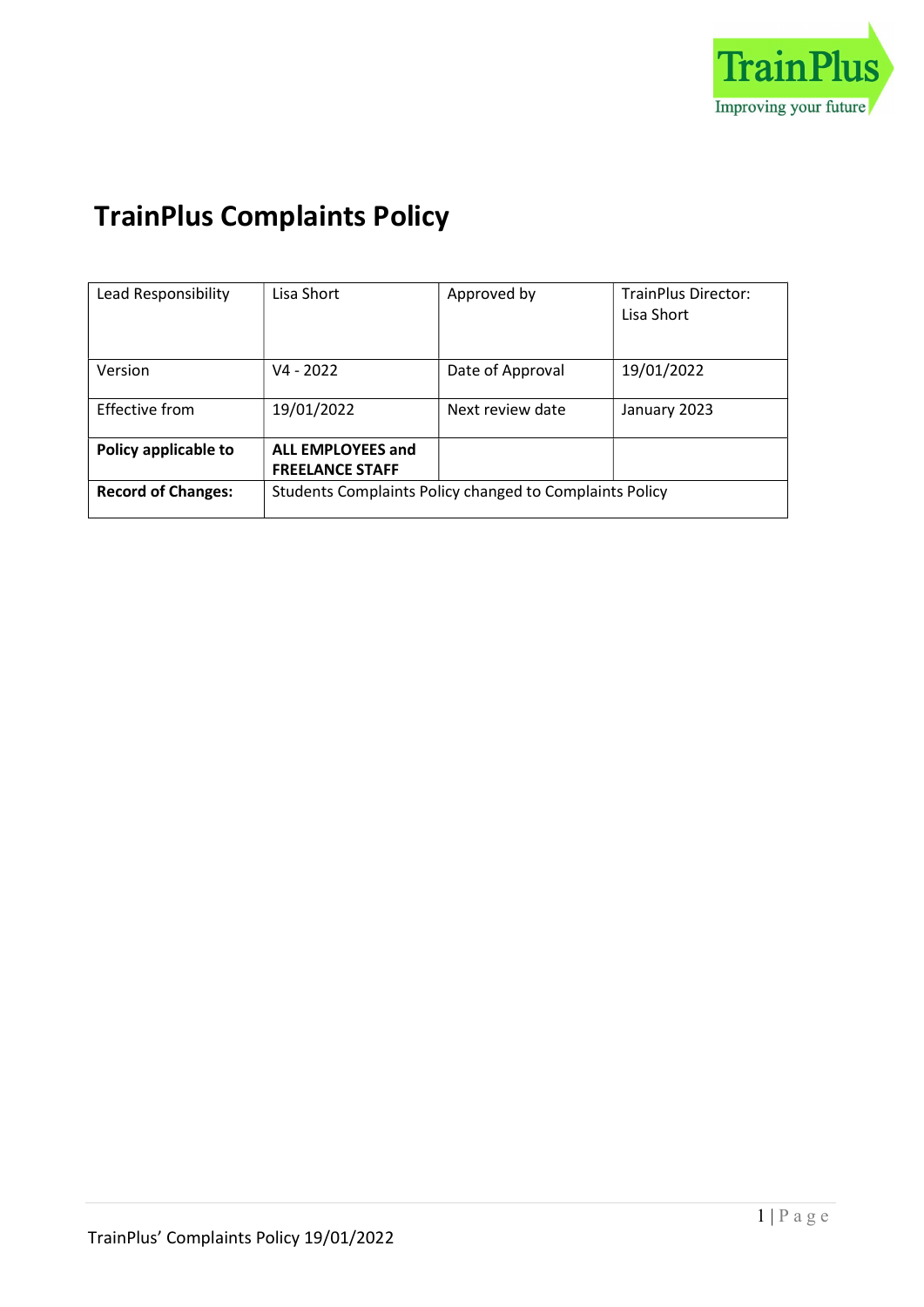### 1. Introduction

TrainPlus is a centre of learning and teaching and is committed to providing a high-quality educational experience. We recognise that occasionally things can go wrong. Therefore, if you have a concern / complaint the following information provides guidance on what steps can be taken and who the best person to approach would be.

When raising concerns to TrainPlus it is best practice to ensure that you have read the procedure carefully.

This Procedure is the mechanism to raise concerns or complaints about the organisation's services or members. The aim is to prevent unnecessary delay, whilst ensuring a full and fair assessment of the circumstances of any individual complaint.

The formal complaints procedure should be a last resort in the search for a solution. Prior to entering the Complaints Procedure, the individual raising the concern otherwise known as the complainant should normally have raised the issue with the person concerned.

This procedure does not cover academic appeals for which there is a separate procedure.

#### 2. Operating Principles

- 2.1. The complaints procedure is operated under the Principles of Natural Justice.
	- 2.1.1. That is the organisation acknowledges that there are two sides to every dispute. The procedure is intended to provide a non-adversarial framework where both parties are given the opportunity to provide evidence to substantiate their version of the issue/incident. Full disclosure of any allegations or evidence will be made to both parties.
	- 2.1.2. Where issues cannot be resolved informally an independent Senior Manager will be appointed to consider evidence of the complaint. The manager will be from outside the area of complaint and have no previous involvement in the issue or concern.
	- 2.1.3. For Higher Education Students where issues cannot be resolved through the implementation of this policy the complainant will be referred to the OIA (Office of the Independent Adjudicator) whose policy is to: "Review unresolved complaints from students about their higher education provider. Where we find that the provider has done something wrong, we make Recommendations for them to put things right. Share learning from complaints to help improve policies and practices across the higher education sector. Work with others and contribute to the development of policy, both in the wider regulatory framework for higher education and in the Ombud sector."
	- 2.1.4. It is expected that in raising possible issues of complaint, students themselves will have observed their obligations and responsibilities as learners of the organisation, through meeting their academic commitments and a level of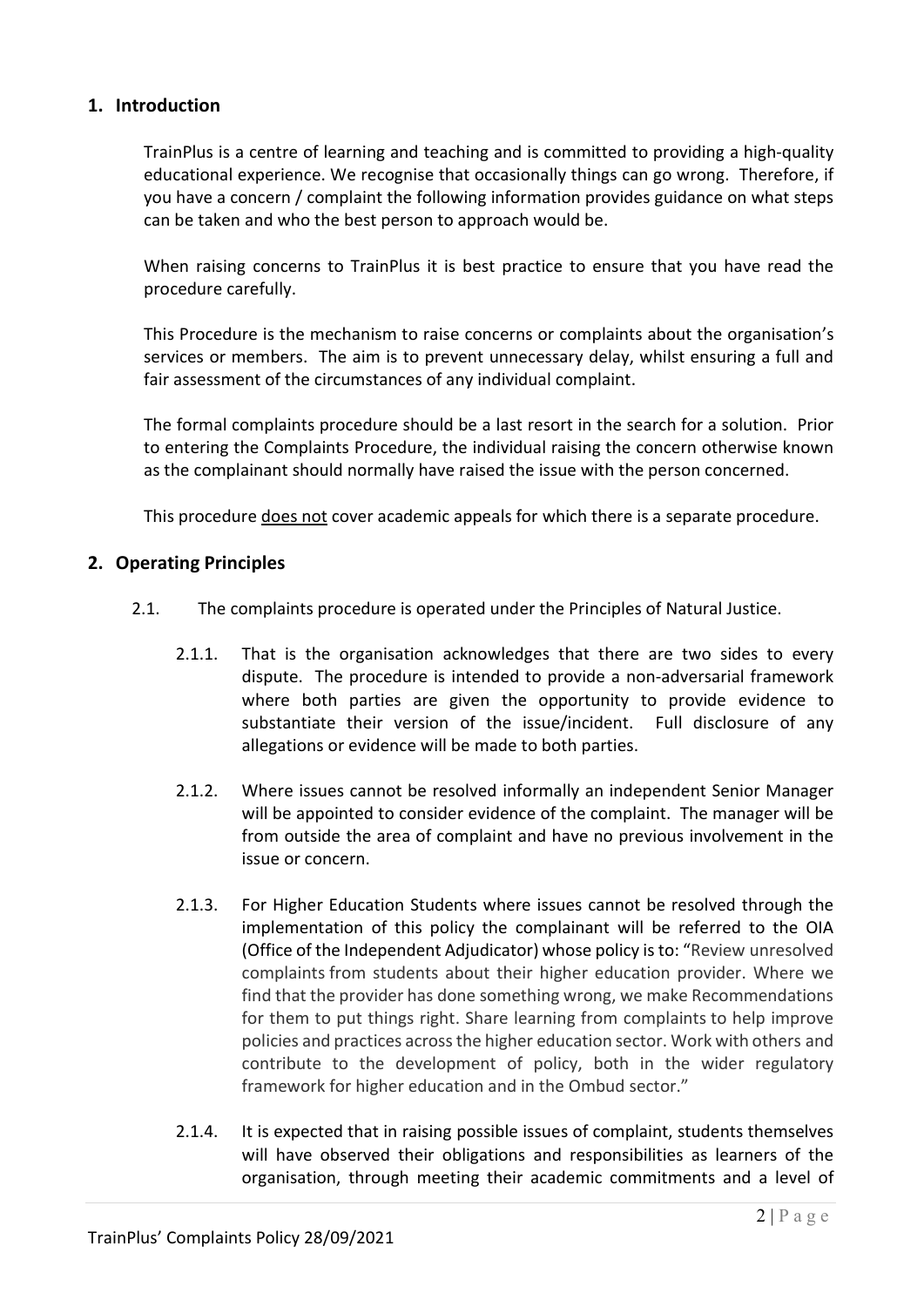behaviour in accordance with the organisation's regulations or reasonable consideration for others. The organisation expects that students will not engage in frivolous or vexatious complaints.

- 2.2. All information supplied by the complainant will remain confidential for use within the complaints process. Only staff directly involved with the complaint resolution/investigation will be given access to the facts of the case. Complaints provide an important source of feedback on the performance of TrainPlus' services and members. As such TrainPlus will monitor the registration of complaints and the progress towards resolution. A report will be produced annually to monitor complaint trends and to ensure the relevant quality issues are identified and addressed. Complainant identification information will not be presented in the report. The complainant may discuss complaint issues informally with the Complaints Caseworker prior to any action being taken on the complaint.
- 2.3. Anonymous complaints will not be accepted.
- 2.4. The complainant can normally expect a written response to their complaint within 21 days of submitting a complaint form.
- 2.5. Any party involved in a complaint has the right to be accompanied and represented by a person of his/her choice at every relevant stage of the procedure. The complainant may choose a representative, but they must make their own arrangements in this matter.

## Complaints Process

## 3.1.Informal (Stage I)

- 3.1.1. If the complaint is not resolved locally, a complaints form, which can be obtained from TrainPlus offices should be completed in all cases by the complainant. All complaints should normally be made within twenty-one (21) days of the alleged incident, matter, or concern. The complainant must provide evidence to support any allegations they make. Where the complainant fails to provide evidence to substantiate their allegations, TrainPlus reserves the right not to progress the complaint to the formal stage of the procedure.
- 3.1.2. If, in the complainant's opinion, the matter is too sensitive, personal, or confidential to discuss with the tutor, the Office Manager or with the immediate manager/supervisor of the service, the issue/s can, in the first instance, be presented directly to TrainPlus' Director of Services.
- 3.1.3. Where appropriate a formal meeting with the Director of Services (or their nominee) will be arranged and is intended to clarify issues surrounding the complaint. The Complainant's nominee will act as adviser. Notes of the meeting will be made, and a copy made available for the complainant.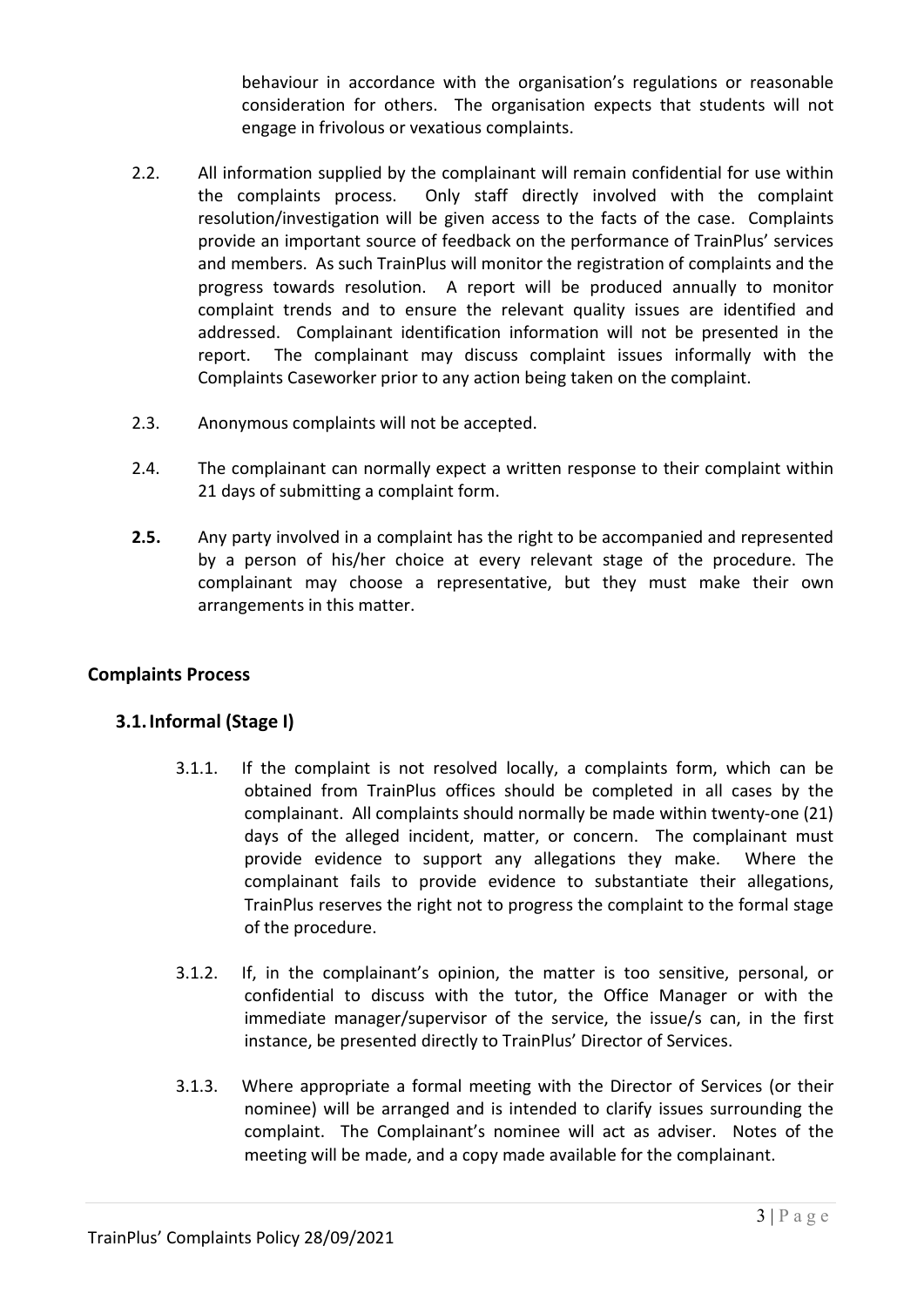- 3.1.4. Formal mediation may also be made available for informal resolution of complaints.
- 3.1.5. If the matter is not resolved, normally, within twenty-one days (21) of the informal discussions the complaint may progress to the formal stage.

# 3.2Formal (Stage II): General Complaints

- 3.2.1. The Complainant should write to the Director of Services, outlining the reasons for the complaint progressing to the next stage. This should normally be done within 14 days of receipt of the response from the informal stage.
- 3.2.2. A Hearing Panel will normally be convened within twenty-eight (28) days of the request being made.
- 3.2.3. The Hearing Panel will be Chaired by a member of TrainPlus' Directorate who will consider the case in conjunction with a staff member and nominee. The Nominee will advise the panel on matters of procedure.
- 3.2.4. The Chair will act as the final arbiter in the matter after considering the opinions of all panel members.
- 3.2.5. The panel will have access to all prior correspondence relating to the complaint, and the results of any informal action or mediation.
- 3.2.6. Notes of the hearing will be taken and made available to the complainant if requested. Verbatim minutes will not be recorded.

## 3.3. Formal (Stage II): Complaints against members of TrainPlus

- 3.3.1. The Complainant should write to the Director of Services, outlining the reasons for the complaint progressing to the next stage. This should normally be done within 14 days of receipt of the response from stage I.
- 3.3.2. Where an individual raises a complaint about another member/s of the organisation (student or staff member), an independent investigation will be initiated to consider the facts of the case. The complainant must supply full evidence and documentation to substantiate their allegations along with a summary of their complaint and details of any witnesses at this time.
- 3.3.3. An Investigating Officer will be appointed, or a Personnel Officer (in the case of complaints against staff) or Student Services Team Member (in the case of complaints against students).
- 3.3.4. The Investigating Officer (and advisers) will interview all relevant parties to the complaint. All individuals who are interviewed are entitled to be accompanied by a friend or representative of their choice at all stages of the process.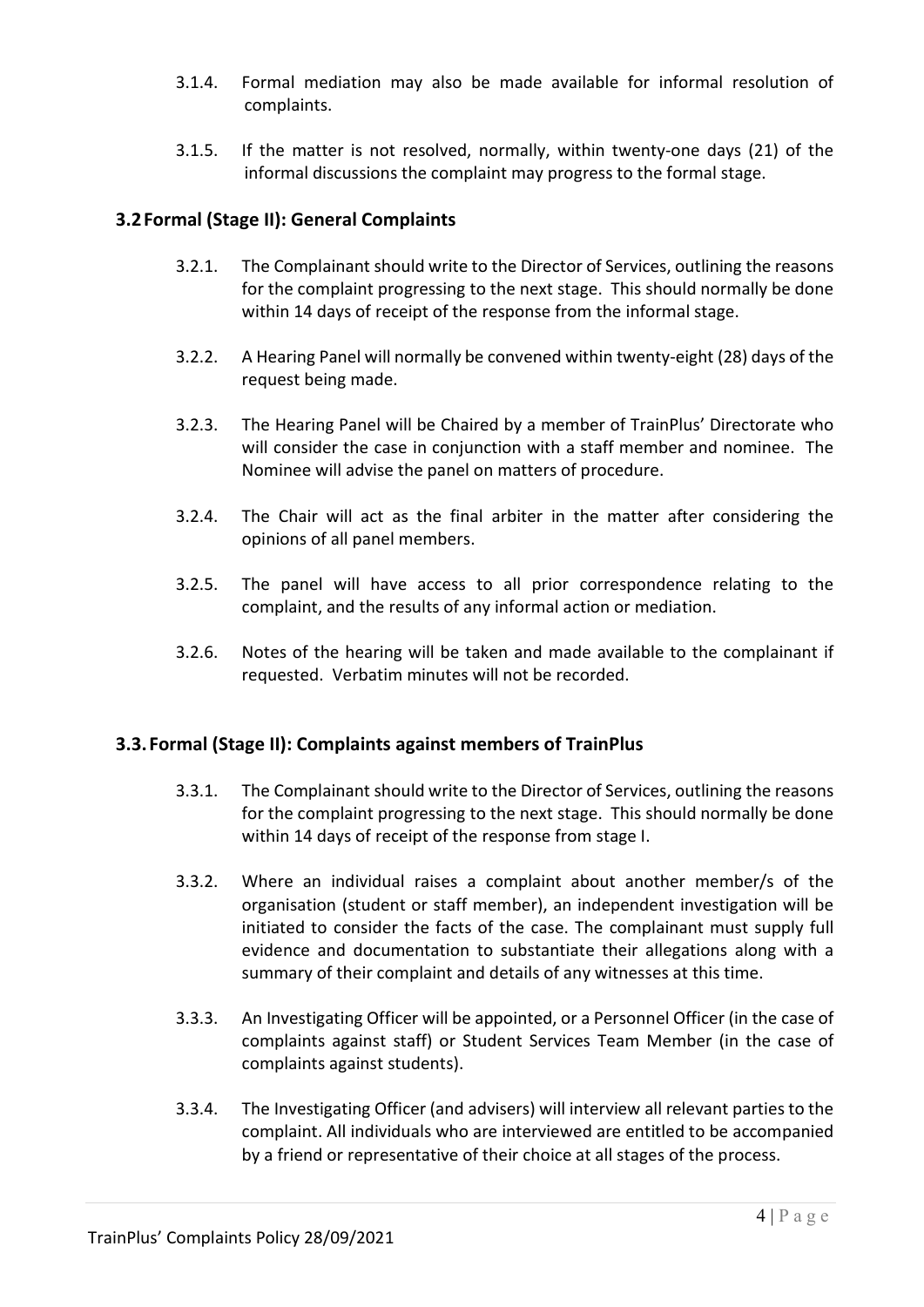- 3.3.5. When all evidence has been collected and the facts of the case have been identified, the Investigating Officer will act as the final arbiter in the complaint (i.e. if it has been upheld or not). The complainant will be notified of the decision and the basis for that decision.
- 3.3.6. If the complaint is upheld the case will be referred to the TrainPlus Director of Services for possible action under the respective disciplinary procedures. The Investigating Officer will determine if there is a prima facia case against the student / staff member and where appropriate recommend that the case proceed to a disciplinary hearing. The Investigating Officer will present the case at any subsequent hearing. The Complaints Procedure does not form any part of the Disciplinary process. If the complaint is upheld, it is the decision of the Director to determine appropriate action.
- 3.3.7. The Complainant should note that the decision whether to initiate disciplinary action against any member of TrainPlus is a management decision and does not impact upon the outcome of the complaint. The outcome of any disciplinary action will remain confidential and is a management decision.
- 3.3.8. If disciplinary action is taken, the complainant may be required to attend a formal disciplinary hearing in the capacity of witness to substantiate allegations.
- 3.3.9. If the member of TrainPlus is disciplined and they wish to challenge this decision, they may do so under the appeals stage of their respective procedure (Staff Disciplinary Procedure). The complainant is a witness to the case and as such has no right of appeal over any sanction imposed at this stage under these procedures.

# 3.4 Appeal

- 3.4.1. If the complainant feels that the procedures have not been followed or the decision is unreasonable, they have the right to appeal to the Director of Services within twenty-one (21) days of the announcement of the decision.
- 3.4.2. The grounds for the appeal should be clearly stated and evidenced in writing and sent, in the first instance, to the Director of Services. Supporting papers should be included with the submission at this stage.
- 3.4.3. The appeal will not consider new evidence, including witnesses, at this stage. If new evidence, including witnesses, has come to light which was not available for the individual at the first hearing, then the first hearing/investigation will be reconvened for the original Chair/Investigating Officer to consider the implications and effects of the new evidence.
- 3.4.4. The papers will be forwarded to the or nominee who will decide if the appeal can be considered on the paper evidence submitted or a hearing is required.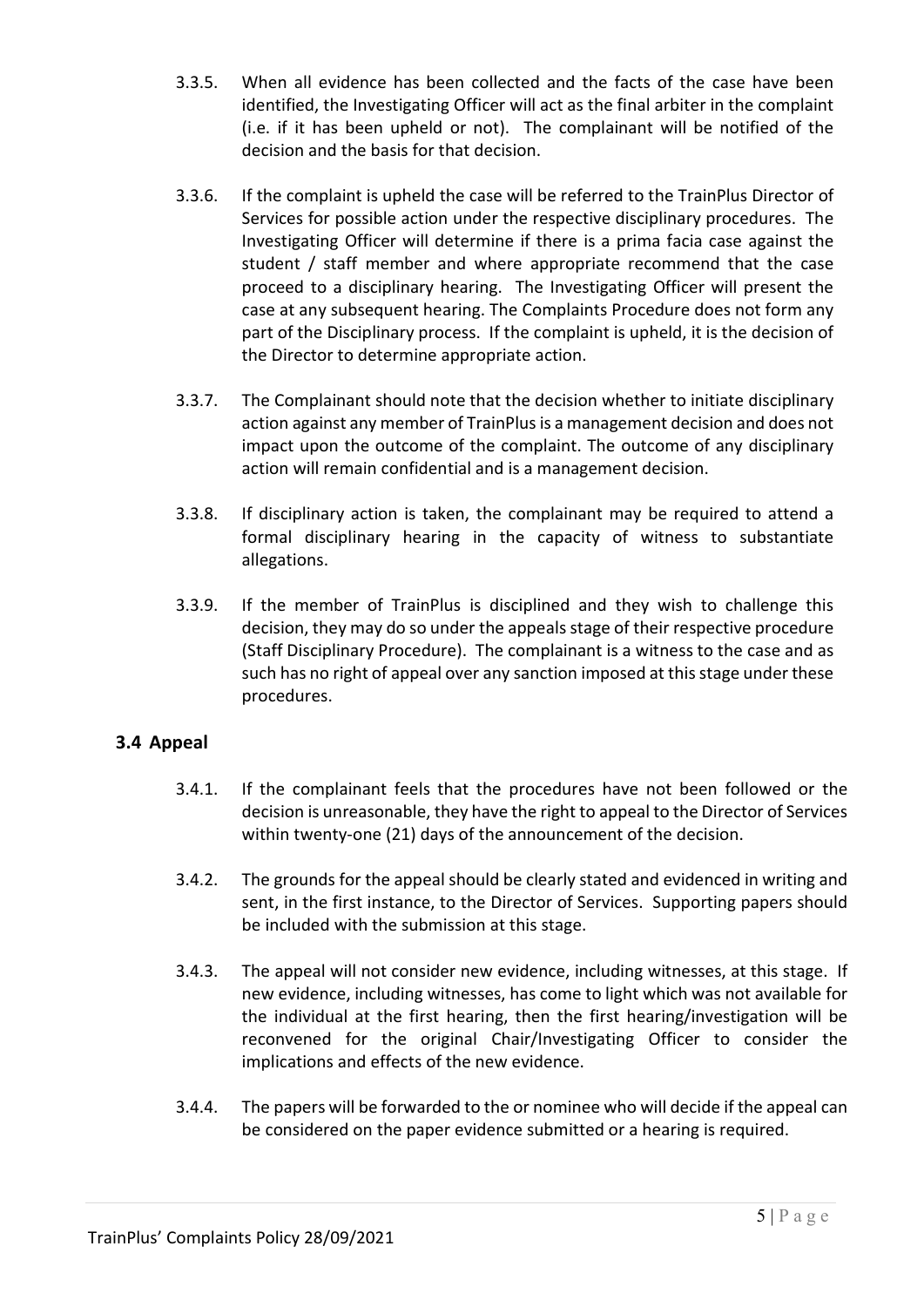- 3.4.5. If deemed appropriate by the nominee, an appeal hearing may be convened with the nominee in the Chair. The Director of Services will act as adviser. The complainant and appropriate respondent will be required to attend any hearing convened under this appeal stage.
- 3.4.6. Where an appeal hearing is deemed appropriate, it should normally be held within twenty-one (21) days of the request being made. Notes, not verbatim minutes, of the hearing will be taken and made available to the complainant.
- 3.4.7. The Nominee of any appeal will act as the arbiter in the matter and their decision will be final

#### NOTE

 This Complaints Procedure shall from time to time be subject to review in the light of operating experience and/or changing circumstances.

**Complaints** Procedure: Appendices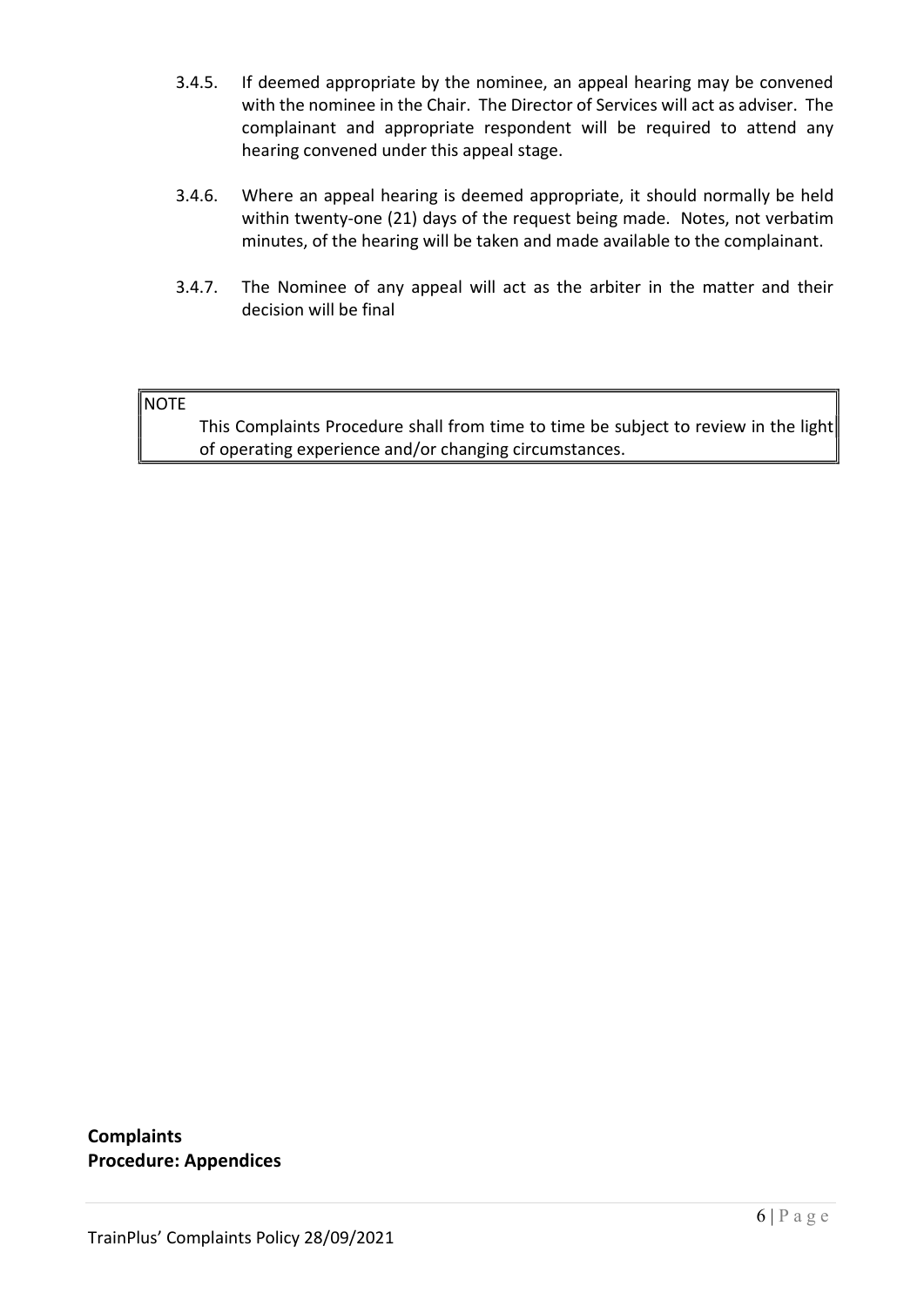# APPENDIX I HEARING PROTOCOL

- 1. The Chair will open the hearing and outline the roles of all parties present.
- 2. The Chair shall confirm to the parties the nature of the complaint.
- 3. The Chair will inform the complainant of the right to be represented at the hearing should they arrive unaccompanied.
- 4. The Chair will ask the complainant (or representative) to present his/her case in support of their complaint. The complainant will be asked to introduce any witness(es) in support of the complaint.
- 5. The Complainant's representative may question the complainant and/or representative and/or any witness(es).
- 6. The Panel may ask questions of the complainant and/or representative and/or any witness(es) at any time.
- 7. The Chair will ask the Complainant's representative to reply to the complaint, and to introduce any witness(es) in support of the response.
- 8. The complainant (and/or representative) may question the Complainant's representative and/or any witness(es) called by the complainant in support of their response.
- 9. The Panel may ask questions of the Complainant's representative and any witness(es) at any time.
- 10. The Chair will ask the complainant (or representative) who is bringing the complaint to summarise their case.
- 11. The Chair will ask the Complainant's representative to summarise their case.
- 12. The Chair will then adjourn the hearing to consider the evidence that the Panel have heard. They may at this stage choose to seek additional evidence or information from other parties. Should this be the case, all parties will be informed as to the nature of the enquiry. The Relations Officer (or nominee) will advise the Panel.
- 13. Panel members will advise the Chair of their opinion of the case. Following this discussion, the Chair will act as final arbitrator in the matter.
- 14. The Chair will announce their decision, either by calling the parties together or in writing. The outcome of the hearing will be confirmed in writing within five (5) working days of the decision.